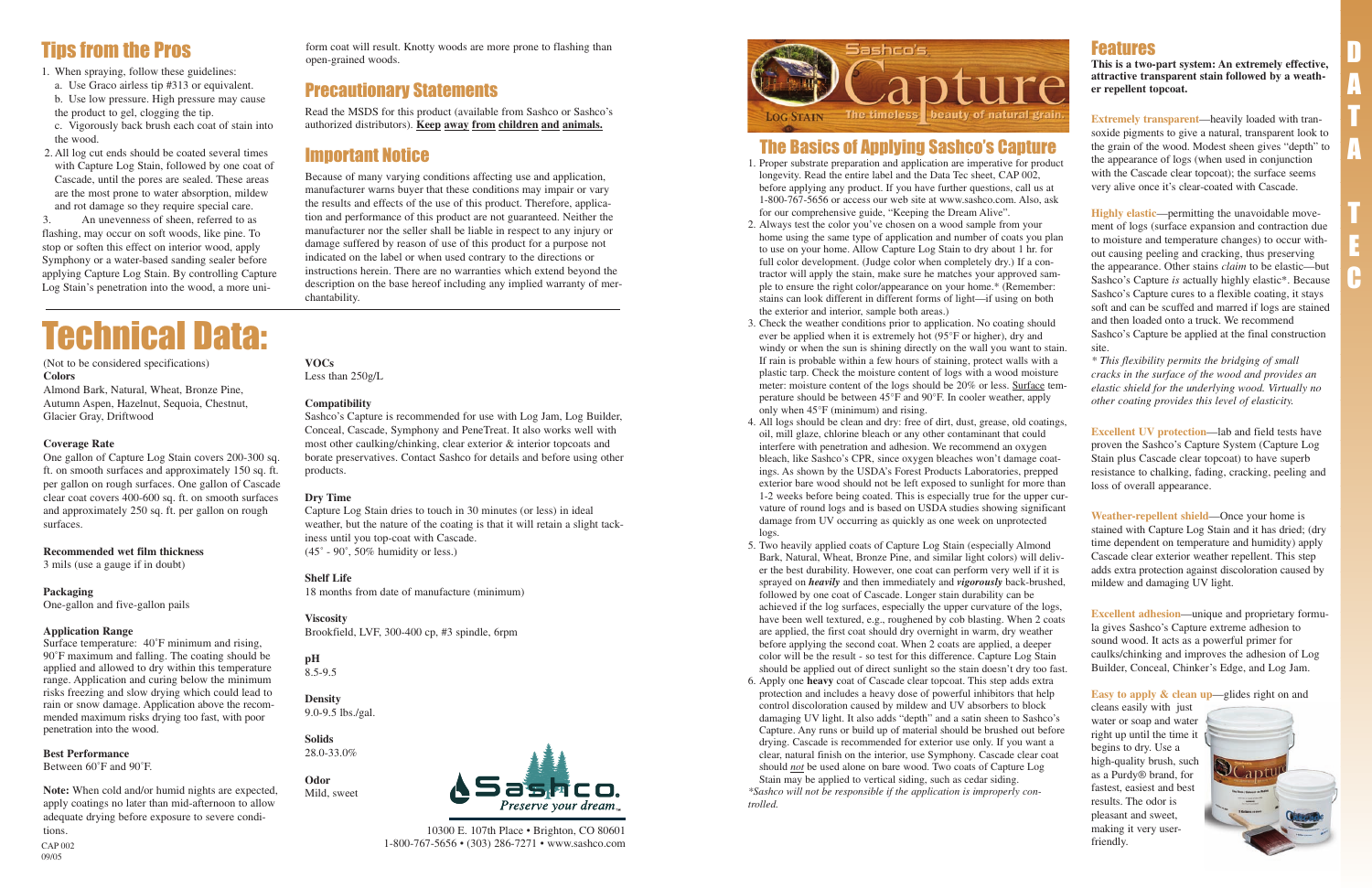#### How logs behave and the effects of weather

While logs have a unique charm and feel all their own, they also possess characteristics that can lead to problems later on. Because logs are not "typical wood," like flat siding, shingles or other wood types used on the exterior of conventional homes, they must be treated differently. See the guidelines below to learn how your special home requires special treatment.

#### Home Design

To help protect logs from the ravages of sun and water, it's strongly advised to design and build homes with large eaves and overhangs (36" or more) whenever possible. It's also wise to use a gutter and downspout system to keep roof runoff from flowing down walls and splashing up onto the lower courses of logs. Read below to find out how weather can affect your logs.

chalking, fading or gross disintegration.We have measured the surface temperature of logs at over 95°F when the surrounding air temperature was as low as 50°F. And when you consider the fact that the air that morn-



The upper curvature of logs take the full force of the sun.



#### Sunlight and Round Logs

The upper curvature of round logs receives intense and powerful bombardment by the sun (see illustration). Normal vertical siding always receives sunlight at angles less than 90°, reflecting much of the energy away. However, sunlight has the chance to strike portions of the upper curvature (at any given time) head-on, full-force, at a 90° angle. This intense light not only attacks the wood and coating with high-

energy, ultraviolet radiation, it also drastically heats the surface of the logs, even on cold winter days. So, the coating used must have inherent resistance to this kind of energetic assault to avoid

ing was only 28°F, you can see that tremendous

temperature swings may occur on the logs' surface. In fact, surface temperatures in the summer may exceed 135°F! These radical temperature fluctuations cause the logs to contract and expand significantly and continually.

#### Unsound Wood is Often Overlooked

This problem may be the least understood and most overlooked surface prep issue, especially for the upper curvature of logs (which see so much intense sunlight). The USDA Forest Products Laboratory and other researchers around the world have recently reported that wood surfaces exposed to intense sunlight for as little as 1-2 weeks can become sufficiently damaged and unsound that coatings can definitely and frequently fail adhesively and prematurely. This is why it is important to plan the coating work to follow the prep work as quickly as possible—and cob blasting, sanding or other similar *dry methods* provide the fastest turnaround for staining.

#### How moisture and checks can damage your logs

Round logs are not only susceptible to sunlight; rain and snow also enter into the equation. But square logs are also subject to abuse from moisture (see illustration at right). Logs are loaded with unavoidable cracks and holes—all of which permit moisture to penetrate the logs. The checks and cracks that occur on the "uphill" side of a log often collect



large amounts of water which seep into the adjacent wood. When the sun heats the log's surface, moisture trapped in the wood near checks and holes tries to escape through the exterior coating. With enormous energy, the moisture then forces its way out, causing a heavily applied or poorly formulated coating to peel right off the logs. Most coating failures (peeling or cracking off the surface of logs) found on log homes occur in the immediate vicinity of these checks and cracks. The major problem is peeling—which usually starts at the edge of a crack or check—where the water concentration is the highest. Moisture entering the logs not only affects the surface coating, but can contribute to the destruction of the wood itself. Water trapped in a check can freeze and expand, enlarging the crack even more. This trapped water encourages the decay of wood by providing wooddestroying fungi the necessary moisture to survive and flourish.

#### U.V. Attack on Clear Coatings

Most people want the most natural look possible for the exterior of their home. And it's tempting to preserve the "just built" look by using a clear coating. But in sun-drenched areas where only a clear coating is used, the logs' natural color will begin to fade after only a few months. The unattractive results of severe weathering include: chalking, fading and peeling. This phenomenon is true of all clear coatings. Why? It's impossible to load enough U.V. absorbers in any clear coating to completely protect your logs. However, the transoxide pigments in Sashco's Capture, coupled with a combination of 3 ultraviolet inhibitors, deliver an exceptionally high level of protection to the underlying wood. In fact, lab and field tests have proven superb resistance to chalking, fading, cracking, peeling and loss of overall appearance. A clear coating can't even come close to these results on its own. (Sashco's clear exterior weather repellent, Cascade, is strongly recommended as a topcoat for Capture Log Stain to enhance UV protection, to help prevent mildew, and to highlight the color and grain.)

#### Preparation

Preparation of the logs is as important as the staining itself, especially the first time a home is coated. Proper preparation can strongly determine the stain's longevity and effectiveness.

#### Mill glaze and surface texture

A typical log surface is coated with "mill glaze"—the hard, smooth film that forms on the surface of wood when leftover tree resins and sugars are acted upon by the mechanical and heat energy from the milling process. This layer of glaze can be almost impenetrable for a coating. It must be removed before good penetration and adhesion can occur. Mill glaze occurs on all types of logs and must be removed to maximize the chances of a trouble-free and durable coating job. **Mill glaze must be removed.** The best methods are corn cob media blasting, direct sanding or *aggressively* power-washing logs with highpressure water (and removing fuzz or "felting"). These processes will not only remove the surface glaze, they also help roughen the surface for a better coating bond. The more textured the surface the better the durability of the stain. Therefore, using cob-blasting equipment (like Sashco's cob-blasting machine, The Kernel), flap wheels or other sanding methods to sand the surface is an excellent way to remove this glaze while also lightly roughening the log surface for a superior coating bond. This is especially true for the upper curvature!

#### Hand-peeled logs

Hand-peeled logs are less prone to mill glaze since high temperatures are not common. However, hand-peeled logs exhibit a very smooth, slick surface with *some* residual tree resins and sugars present. Consequently, hand-peeled logs also need to be surface treated as above.

#### Skip-peeled Logs

Sometimes a "skip-peel" treatment of logs is done. This style leaves patches of dark cambium (the layer underneath the bark), on the logs' surface. These sections may eventually peel off and will take whatever coating is applied with them! **Removal:** We recommend all bark and cambium be removed from the logs to allow the coating to adhere to a solid and permanent substrate.

## Wood preservatives

We recommend a wood preservative (such as PeneTreat) be applied to logs to help protect them from attack of wood-destroying fungi and insects. However, some preservatives may contain additives that are not compatible with all stains. (Check with the manufacturer before applying.) Sashco's PeneTreat is an ideal remedial treatment to protect your home against insects, rot and fungi. Let PeneTreat dry completely before applying Sashco's Capture. In very high risk areas, borate rods, like Impel Rods, may be used.

**Additional Fungicides: In areas with high moisture exposure, it is advisable (for exterior use only) to add an additional loading of fungicide to the stain just before application to ensure control of surface mildew. Check with Sashco for recommendations.**

#### Moisture content

It is important to know the logs' moisture content before applying any coating. The Forest Products Laboratories (operated by the U.S. Government in Madison, WI since 1911) recommends that wood be allowed to dry to a moisture content of 20% or less before applying any coating. Applying coatings to wood "wetter" than 20% can lead to moisture-induced failures. If you have questions about the moisture content of your logs, you can buy or rent a moisture meter (often available from better hardware stores and lumber yards). If the moisture content is too high, let the logs dry until the proper moisture level is reached and if logs are power-washed or wet-sandblasted, let them dry completely before applying Sashco's Capture.

## Wood condition

All logs should be bare, clean and dry: free of dirt, dust, grease, oil, old coatings, mill glaze, unsound wood or any other contaminant that could interfere with penetration and adhesion. **Removal:** Mill glaze should be removed by cob-blasting, power washing, chemical washing, sanding or sand-blasting. The **moisture content** of the logs should be 20% or less. This should be measured with a wood moisture meter (available in professional painting stores). **Tips:** Wait until the roof is installed before applying the stain. (This will help protect the stain from inclement weather, and much of the construction damage normally inflicted on the coating during roof installation will be avoided.) In areas of the country where mold and mildew are especially prevalent, additional mildewcide can be added to the stain for additional resistance to those organisms (see Sashco for guidance).

## **Decks**

Sashco's Capture is too elastic for use on decks! However, handrails on decks should be sanded with 60 grit paper and coated with Capture Log Stain, followed by a topcoat of Cascade (clear topcoat). Due to this severe exposure, more maintenance is usually required over time. Checks in the handrails should have weep holes drilled for best water drainage. Contact Sashco for details.

# Hot, dry, windy conditions

If working under hot, dry or windy conditions, it may be necessary to add up to one quart of water to Sashco's Capture. This may be especially true if spraying and back brushing. As needed, add 1 or 2 pints (up to one quart) of clean water to a 5-gallon pail to improve open time and flow-out of the stain. **Stir thoroughly** and follow application guidelines below. But be aware that this will alter the color of the stain.

# "Boxing"/Mixing

Since there is always a chance of small color differences between lots of stains (like lot variations in carpet or drapes), it is important to make sure before starting a job that containers of stain with different lot numbers be "boxed" or inter-blended before using. This will help ensure uniformity of color even when different lot numbers are used. Stir thoroughly before using (making sure all the softly settled pigment is well dispersed) and periodically throughout the application.

D

A

T

A

T

E

C